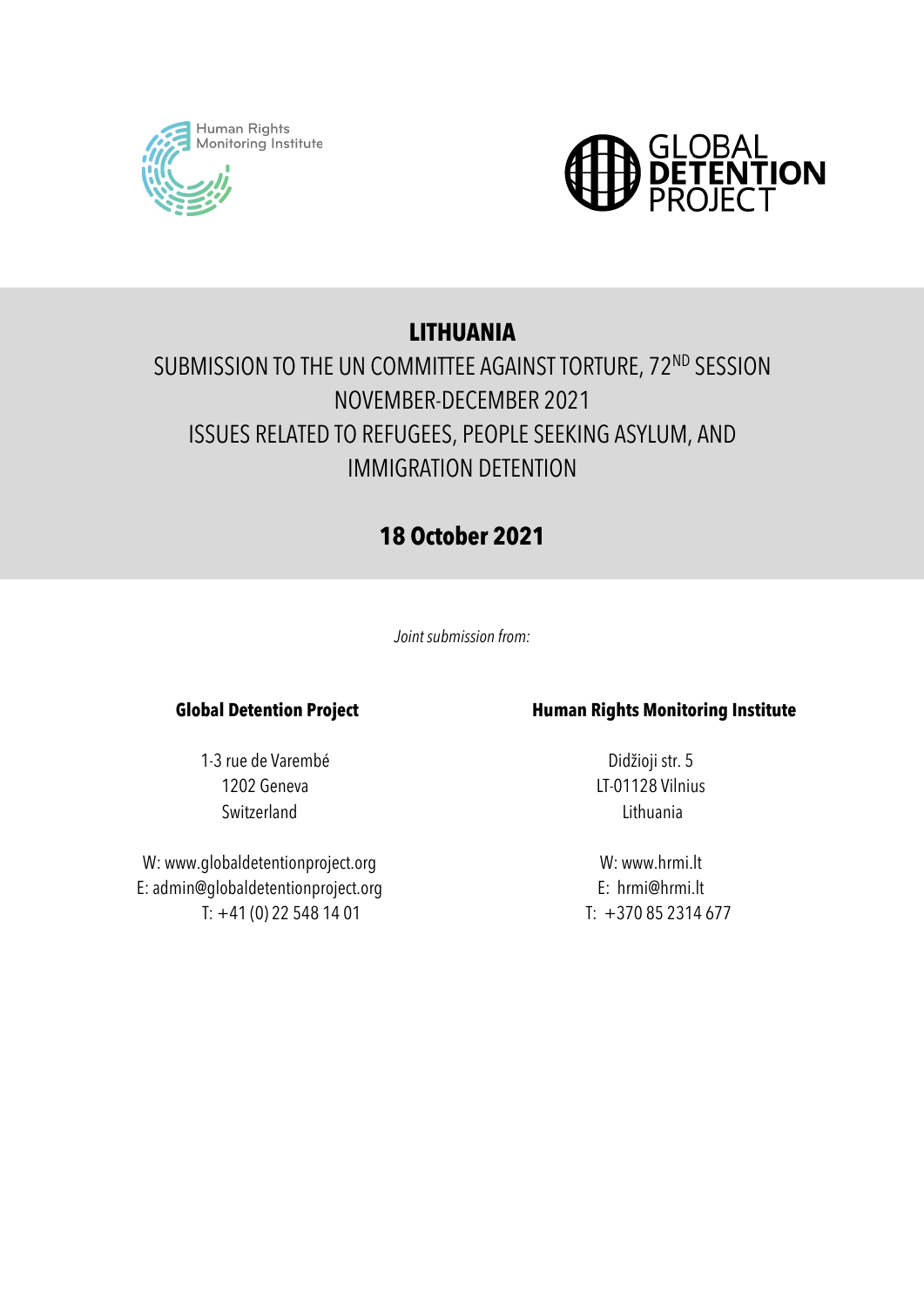## **ABOUT THE HUMAN RIGHTS MONITORING INSTITUTE**

Human Rights Monitoring Institute (HRMI) is a Lithuania-based non-governmental, not-for-profit public advocacy organization with a mission to strengthen an open and democratic society by contributing to the protection and fostering of human rights and freedoms. Since its establishment in 2003, HRMI has been advocating for full compliance of national laws, policies and practices with international human rights obligations and working to ensure that rights are real and effective in practice.

## **ABOUT THE GLOBAL DETENTION PROJECT**

The Global Detention Project (GDP) is a non-profit organisation based in Geneva that promotes the human rights of people who have been detained for reasons related to their non-citizen status. Our mission is:

- To promote the human rights of detained migrants, refugees, and asylum seekers;
- To ensure transparencyin the treatment of immigration detainees;
- To reinforce advocacy aimed at reforming detention systems;
- To nurture policy-relevant scholarship on the causes and consequences of migration control policies.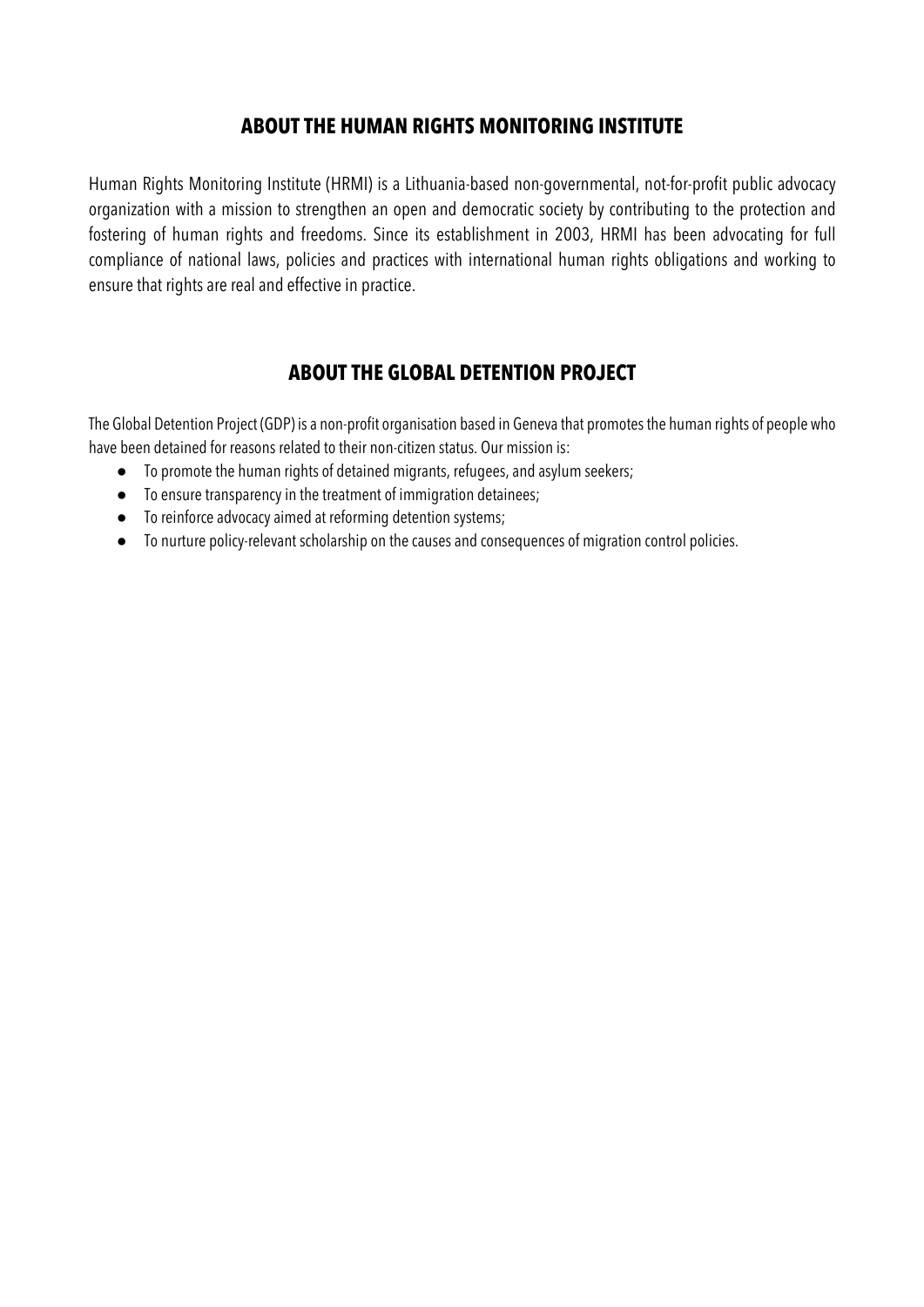## **LITHUANIA**

## **Submission to the Committee against Torture 72nd Session, November-December 2021**

## **Issues Related to Migrants, Refugees, People Seeking Asylum, and Immigration Detention**

### **1. INTRODUCTION**

- 1.1 The Human Rights Monitoring Institute (HRMI) and the Global Detention Project (GDP) welcome the opportunity to provide information relevant to the review of Lithuania with respect to the implementation of the UN Convention against Torture and other Cruel, Inhuman or Degrading Treatment or Punishment (Convention against Torture) during the Committee against Torture's seventy-second session.
- 1.2 The submission focuses on human rights concerns relating to Lithuania's treatment of migrants, refugees, and people seeking asylum, including its use of immigration detention.
- 1.3 Previously (in 2014), the Committee addressed numerous concerns regarding the mistreatment of people in migration-related detention in the country and issued relevant recommendations, some which appear not to have been fully addressed.
- 1.4 This submission aims to focus particular attention on growing concerns about Lithuania's treatment of migrants and asylum seekers in response to recent increases in border crossings from Belarus. Lithuania's response has included stranding vulnerable migrants and asylum seekers, including children, in dire conditions at border regions and approving legislation that significantly extends detention time periods for asylum seekers and limits access to legal procedures. **Recent testimonies provided by detained migrants and asylum seekers include numerous allegations of torture and mistreatment by security officials** (see below for details about the allegations). Additionally, the European Union Home Affairs Commissioner has expressed concern "about reports of people including children stuck in forests in dire situation at external EU borders with Belarus"<sup>1</sup> while the UN High Commissioner for Refugees has sharply criticized the new legislation, affirming that the "detention of asylum seekers should not be used by default or mandatorily for all arrivals, but rather remain the exception."2
- 1.5 The recent moves to further restrict asylum procedures and expand detention powers appear to aggravate earlier concerns sparked by Lithuania's response to the COVID-19 pandemic, in particular its lengthy border closures and its implementation of quarantine measures for asylum seekers.3
- 1.6 Lithuania previously operated one dedicated immigration detention centre, the Pabrade Detention Centre (also known as the Foreigners Registration Centre), which is located northeast of Vilnius. The facility has attracted widespread criticism for many years due to its poor conditions, repeated allegations of disproportionate use of force, and over-crowding. The centre is reprotedly undergoing renovations, which are due to be completed by 2022.<sup>4</sup> The renovation reportedly will cost approximately 6.4 million EUR, 90 percent of which is to be provided by the EU. 5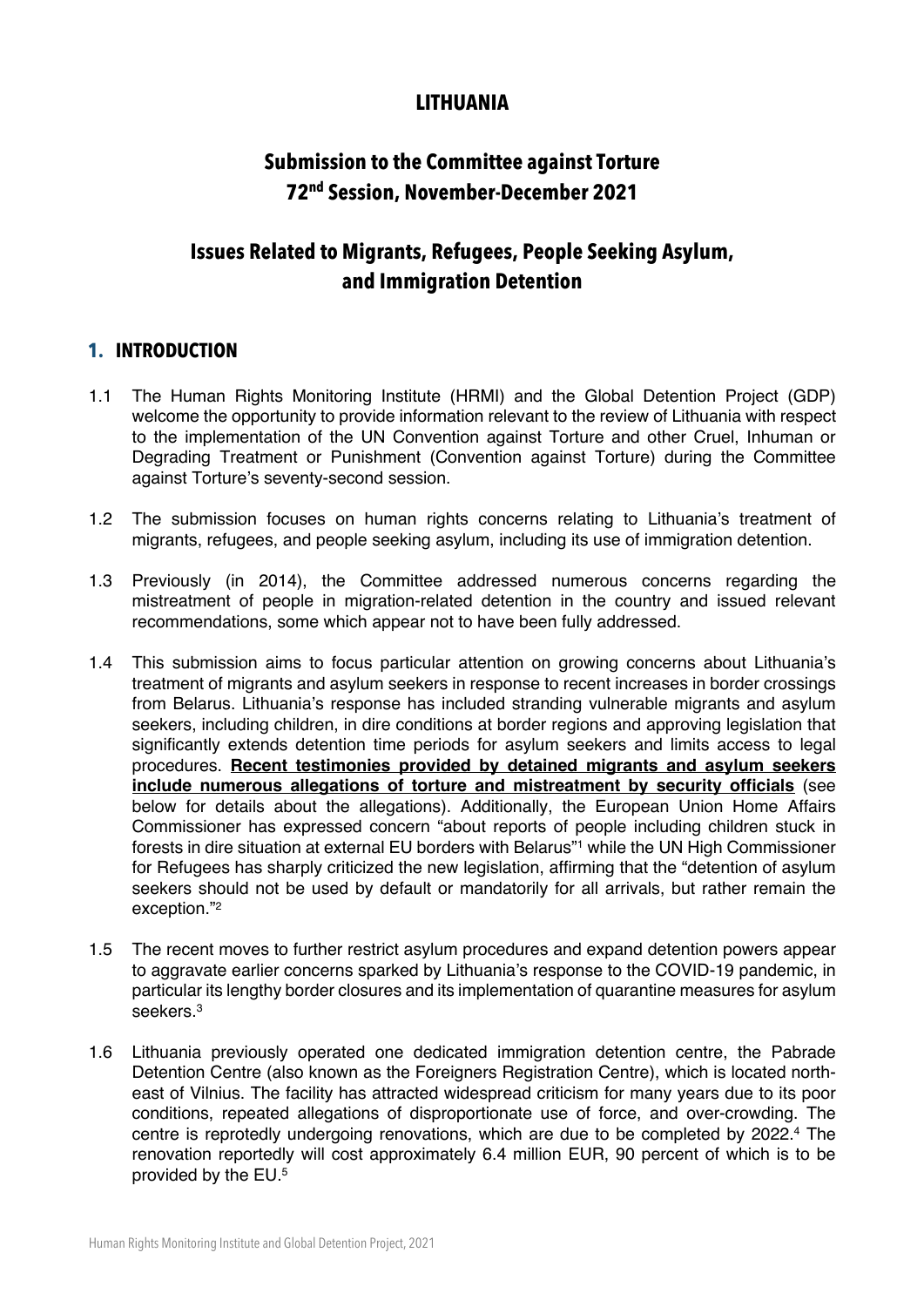- 1.7 In addition to the Pabrade centre, non-citizens who apply for asylum at the border and are subject to accelerated asylum procedures may be held at border crossing points and in transit zones for up to 28 days. According to UNHCR, the border procedure may fall short of international standards because it does not have sufficient safeguards against unlawful or arbitrary detention. According to the ombudsman, the State Border Guard Service oversees 70 facilities where non-citizens may be detained in the course of border procedures.<sup>6</sup>
- 1.8 The COVID-19 pandemic and the recent pressures stemming from cross-border movements from Belarus appear to have spurred a substantive increase in Lithuania's migration-related detention operations and infrastructure. These include new de facto and ad hoc detention sites, the deprivation of liberty of asylum seekers in forced quarantine as a purported COVID-19 mitigation measure, and the use of closed accommodation in abandoned schools and other derelict facilities since the onset of the tensions along the border with Belarus. It is important to mention in this regard the recent remarks made by the chair of the Subcommittee for the Prevention of Torture affirming that "**places of quarantine are places of 'detention' for the purposes of the [Optional Protocol to the UN Convention against Torture].**"7
- 1.9 The submission is provided in light of numerous recent authoritative opinions issued by UN human rights bodies concerning the human rights violations that are inherent in many migration-related detention practices. These include the 2017 General Comment by the Committee on the Rights of the Child (issued jointly with the Committee on Migrant Workers) **affirming that the migration-related detention of children is inherently a violation of children's' human rights and thus must be abolished**<sup>8</sup>; and the Special Rapporteur on Torture's 2018 report, which found that "**systematic and open-ended detention of people simply because they are migrants has nothing to do with legitimate border protection but amounts to arbitrary deprivation of liberty**" and that "**Such detention can even amount to torture, especially when it is intentionally used to deter, intimidate, or punish migrants or their families**."9

## **2. RELEVANT RECOMMENDATIONS FROM THE CONCLUDING OBERSERVATIONS OF THE COMMITTEE AGAINST TORTURE'S THIRD PEROIDIC REPORT ON LITHUANIA**

2.1 During CAT's 3rd periodic review in 2014, it made the following observations and recommendations:

**17.The Committee is concerned about the detention of all asylum seekers, throughout the asylum procedure, at the Foreigners' Registration Centre in Pabrade, which lacks adequate reception conditions, including social, psychological and rehabilitation services. Traumatized persons and those with specific needs, including women, are not housed separately. The Centre is also used as an administrative detention facility for migrants in an irregular situation. It is also in need of renovation. (arts. 3, 14 and 11)**

**(a) Refrain from detaining asylum seekers and illegal immigrants for prolonged periods and use the detention of asylum seekers only as a measure of last resort for as short a period as possible;**

**(b) Promote alternatives to detention and revise policy in order to bring it into line with the Guidelines on the Applicable Criteria and Standards relating to the Detention of Asylum Seekers and Alternatives to Detention published by the Office of the United Nations High Commissioner for Refugees;**

**(c) Put in place a mechanism to identify persons with special needs and possible victims of torture, and provide legal and practical mechanisms to ensure full redress for torture victims;**

**(d) Proceed with the announced reconstruction of the Foreigners' Registration Centre, in which vulnerable persons will be offered separate accommodation .**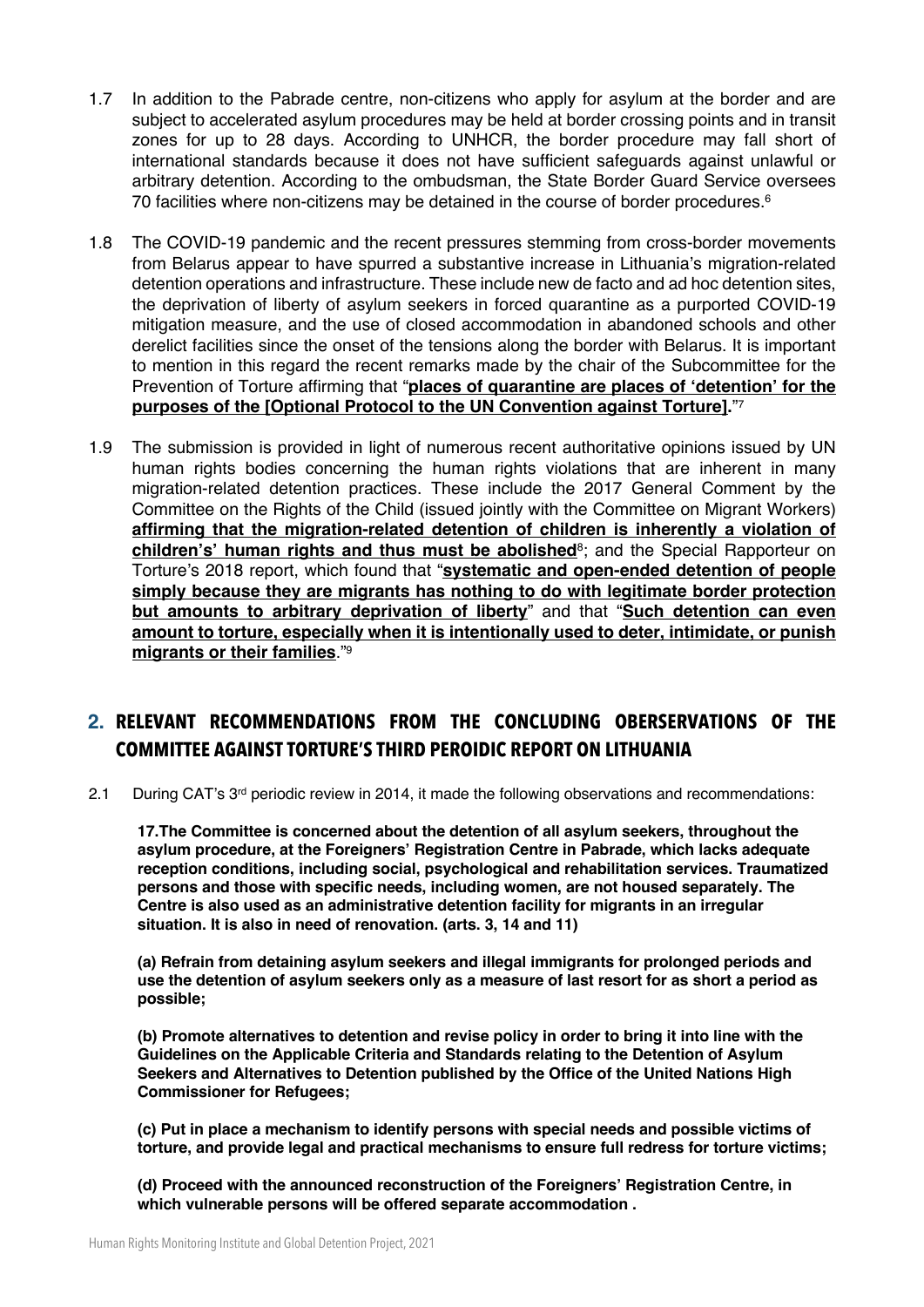**18.The Committee is concerned at the absence of specific methodologies to evaluate the effectiveness, including the impact on the number of cases of torture and ill-treatment, of the training and educational programmes on provisions of the Convention for law enforcement personnel, prison staff, border guards, medical personnel, prosecutors and judges. It is also concerned that training on the Manual on the Effective Investigation and Documentation of Torture and Other Cruel, Inhuman or Degrading Treatment or Punishment (the Istanbul Protocol) is not provided to all medical professionals dealing with persons deprived of liberty and asylum seekers. (art. 10)**

**r) ratify the core United Nations human rights treaties to which it is not yet a party, namely ICRMW and the Convention on the Rights of Persons with Disabilities; ratify the International Convention for the Protection of All Persons from Enforced Disappearance.**

## **3. RECENT DEVELOPMENTS CONCERNING CROSS-BORDER MOVEMENTS FROM BELARUS AND GOVERNEMNT'S REPONSE TO COVID-19 PANDEMIC**<sup>10</sup>

- 3.1 In July 2021, Lithuania accused Belarus of using vulnerable migrants and asylum seekers as political pawns in its ongoing spat with the EU by pushing them across the border into Lithuania and other neighbouring countries. The EU had previously imposed sanctions on Belarus in June over an "escalation of serious human rights violations and the violent repression of civil society, democratic opposition and journalists." In response, Belarus stated they would allow migrants to cross into Lithuania, which subsequently reported a significant increase in the numbers of people crossing the Lithuania-Belarus border. As of mid-August 2021, 4,110 people had been detained at the border (2,882 detained in July alone), compared to the 81 apprehended during all of 2020.
- 3.2 Lithuania's Parliament approved new laws tightening the rules on migration and asylum in July 2021, with the intention to deter high numbers of asylum seekers crossing Lithuania's border with Belarus. The amendments to the legislation introduced significant changes including limiting access to asylum procedures, thus giving rise to the automatic detention of applicants and the restriction of their appeal rights. Also, the legislation provides for the deportation of migrants while their appeals are still under consideration. Observers reported that when the amendments were made, Lithuania's parliament set a detention period of six months for people arriving irregularly, which can be extended for up to two years by a court, during any "declared state of emergency." UNHCR criticised these moves, arguing that "detention of asylum seekers should not be used by default or mandatorily for all arrivals, but rather remain the exception."
- 3.3 Government officials who process asylum claims reported being pressed to conduct sham interviews and to coerce applicants into voluntarily returning to their countries. One official told the Lithuanian national broadcaster: "we had at most a minute or two [...] to ask why they are in Lithuania." Following a 20 minute interview, employees have to quickly decide whether to register the person as "illegal" or an "asylum seeker", which would determine their future claim. Anti-migrant rhetoric spiked on social media as well, including from Lithuania's Foreign Minister, Gabrielius Landsbergis, who in one post promised that Lithuania would grant asylum to "virtually no-one."
- 3.4 In September 2021, Lithuania's Interior Ministry reportedly began re-considering authorising the indefinite detention of irregular migrants, removing the current limit of six months. The proposal had initially been made by the Interior Ministry in July, but it had not been adopted because of concerns about the impact of indefinite detention on vulnerable people. Under current rules, if a person's asylum claim is rejected but Lithuania is unable to deport them, that person would have to be provided with a temporary residence permit. Dovilė Šakalienė, a Social Democrat member of the Parliamentary Security and Defence Committee, proposed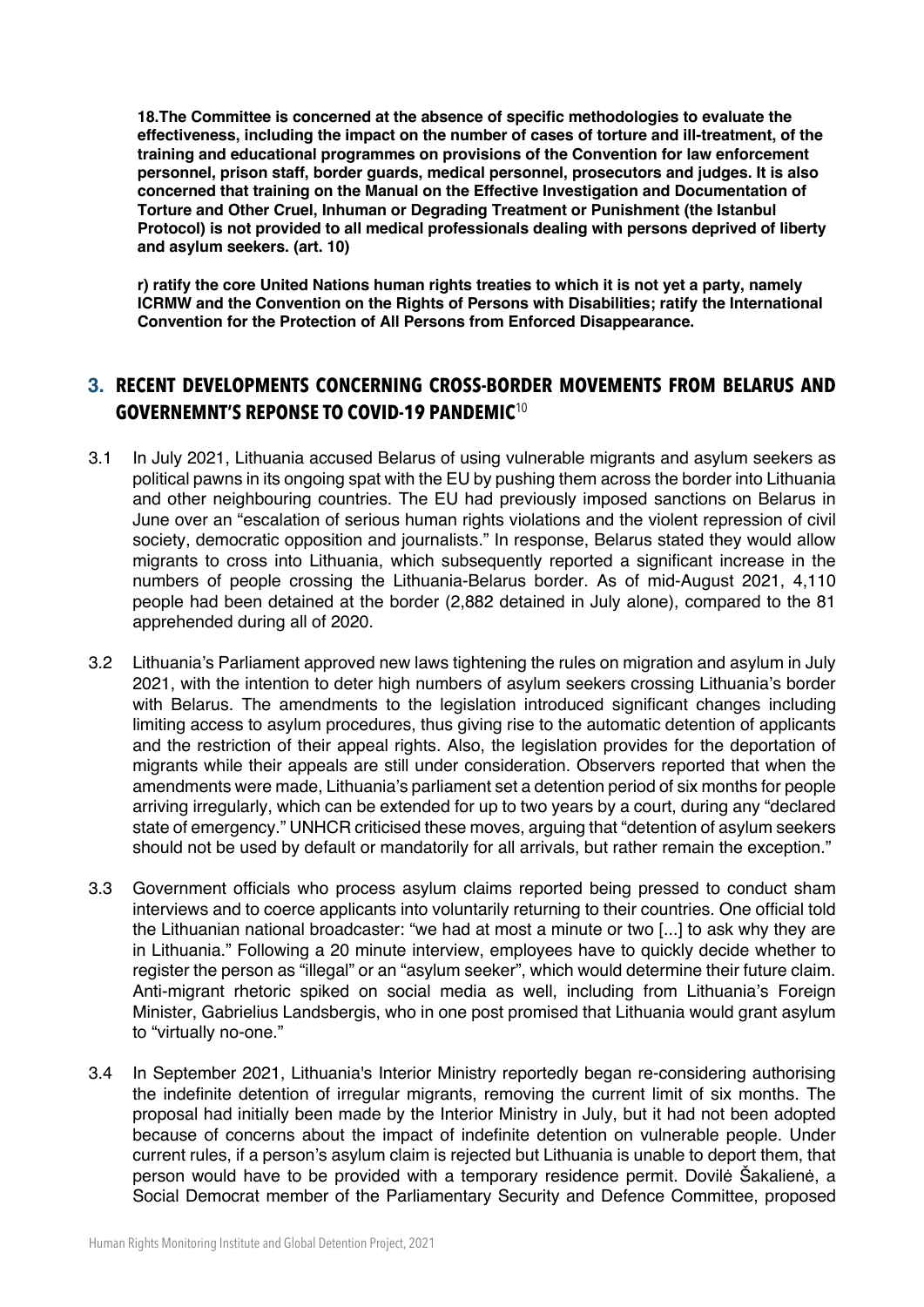considering the introduction of a new migration status: "illegal migrant." In these cases, foreign nationals would be permitted to reside in Lithuania but they would be prohibited from leaving.

3.5 On 16 March 2020, the Lithuanian government announced a nationwide COVID-19 related quarantine and other measures including closing borders, education institutions, bars, restaurants, and shops. The Migration Department announced that non-citizens whose period of legal residence expired during the declared quarantine and who were unable to depart from Lithuania in due time through no fault of their own, would not be subject to return decisions or administrative liability for illegal stay. The Department added that these individuals "as well as those with respect to whom the decision regarding the return has been adopted, but the period for the voluntary departure expired during the quarantine, may stay in Lithuania during the quarantine. However, they will be required to depart after the end of the quarantine within the established period of toleration." The government subsequently announced, in August 2020, plans to prepare new premises to quarantine arriving refugees as a COVID-19 response measure, though few details about this plan seem to have been released since then.

### **4. RECENT ON-THE-GROUND OBSERVATIONS CONCERNING LITHUANIA'S RESPONSE TO CROSS-BORDER MOVEMENTS FROM LITHUANIA**

#### **4.1. Human Rights Monitoring Institute (HRMI)**

- 4.1.1 From 24-26 August 2021, HRMI representatives visited seven places of detention and accommodation of migrants and asylum seekers, who had crossed the border of Belarus-Lithuania. The places visited included: four border guard stations (temporary tent camps) (Padvarionių - 44 people, Švenčionių – 50 people, Adutiškio – 76 people, Tverečiaus – 30 people); one state border guard school (Medininkai – 141 people); and two defunct schools (Kazitiškis – 121 people, Linkmenys – 67 people). The perimeter around the tent camps and the border guard stations as well as around the school buildings was fenced and guarded by State border guard service officers or public security service officers. The residents were not able to leave the fenced perimeter.<sup>11</sup> The residents of the defunct school in Kazitiškis were locked inside the building from 9-10 PM until morning. The residents of the Linkmenys defunct school were held in a school gym and were locked inside throughout the day, and could leave the gym and walk in the fenced yard in groups of five men and five women for 10-15 minutes a day. The residents claimed that some time ago they were not allowed to go outside at all.
- 4.1.2 A group of residents in Adutiškis tent camp claimed that the day before the visit there was a search of tents carried out by armed security officers. They were looking for mobile phones and a knife. The residents (young women) claimed that the officers shouted at them and scared them, told them to "shut up and sit down," and searched the tent. When talking about this experience, one resident was visibly distressed. One male resident claimed that during the search he was subjected to physical force.

#### **4.2. Refugee Council of Lithuania (RCL)**

- 4.2.1 On 1 September 2021, the Refugee Council of Lithuania (RCL) visited Lipliūnai temporary tent camp and published a report online.12 The residents complained of poor living conditions: according to them, 50 per cent of them did not have beds and were sleeping on the floor wrapped in their sleeping bags, it was cold and wet inside the tents, and for some time they received no hot food, only dry rations.
- 4.2.2. On 3 September 2021, RCL visited Verebiejai temporary camp (a defunct school) and published a report online.<sup>13</sup> During the visit, the residents reported a protest that was held on 26 July 2021 about poor living conditions. According to the report, the residents claimed that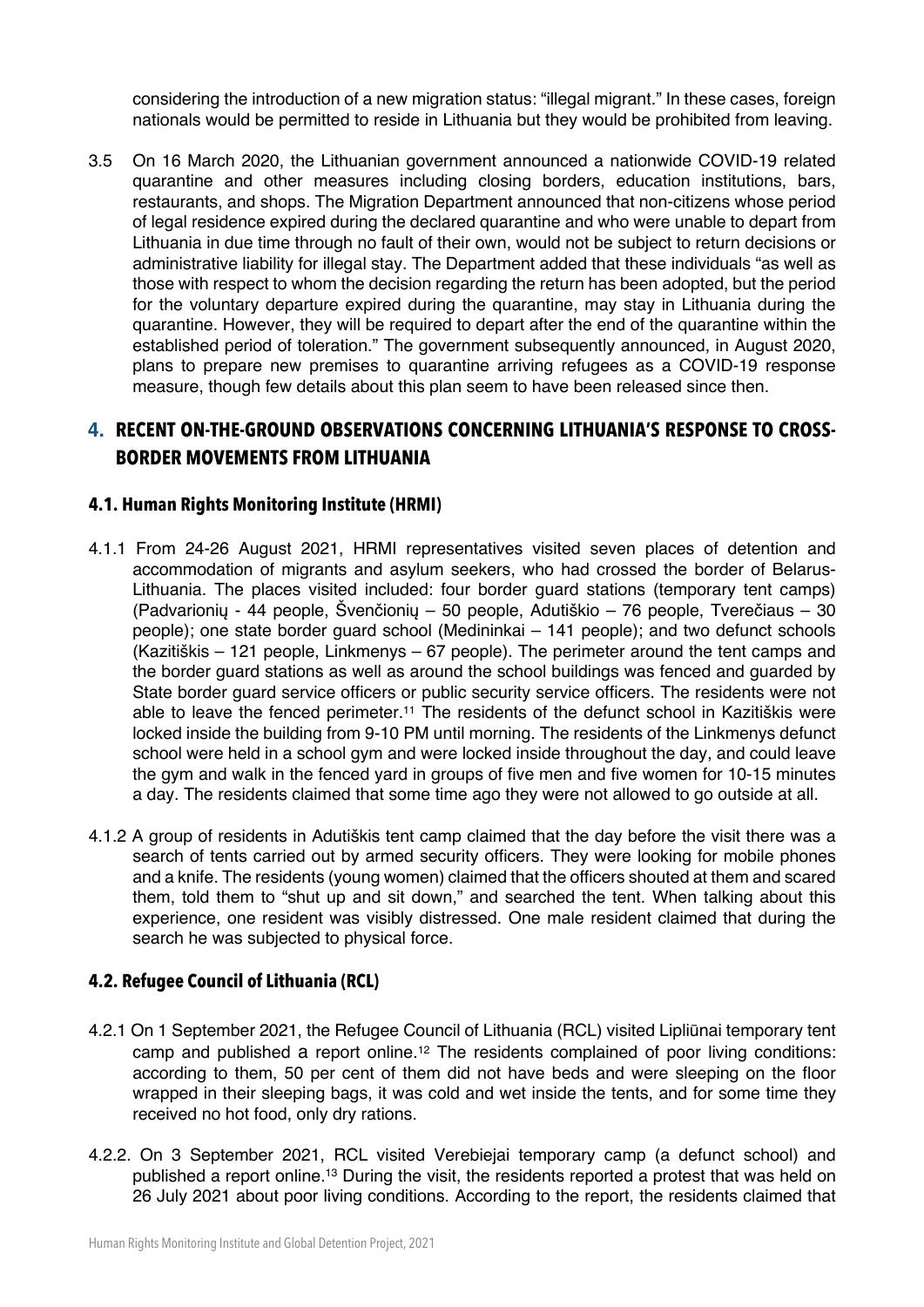the morning following the protest, on 27 July, at approximately 4:30 AM when all the refugees were sleeping, a group of 5-6 armed and masked people in uniforms entered the camp, put male refugees in one room, tied their hands from behind and beat them severely. After allegedly torturing all male refugees, the same morning 16 young males were taken away by the group in uniforms and as of 3 September relatives and friends of the disappeared refugees did not know on their whereabouts. On 6 of September 2021, a RCL representative managed to contact one of the 16 refugees who had been taken away and placed in the Pabradė detention centre. According to the report, he said that "they were tortured for long time and then delivered into two separate camps. He was afraid to provide the full list of all 16." The State border guard service claimed that the 16 people in question had allegedly organized a riot in Verebiejai camp and a criminal investigation had been launched; the media reported that they organised a protest, refused food, did not allow the cleaner to enter, and demanded more freedom 14

- 4.2.3 According to a RCL report, on the night of 22 August 2021, three Chechen detainees attempted to escape from the Verebiejai camp.<sup>15</sup> One person was caught by the guards and was returned to the camp. According to the report, early in the morning of 23 August 2021, "five masked armed staff led by police guard leader without previous notification entered the Chechens' sleeping room and started to beat all four Chechens (27, 32, 41 and 45 years old). Even those three, who did not attempt to run away, were beaten by the masked armed group. Police guard leader was swearing rudely. Magomed (32 y.o.), who tried to express disagreement to police guard leader, was clasped to his bed and beaten by all five military, so that his folding bed was deformed. When leaving they also sprayed pepper liquid on their beds."
- 4.2.4 On 20 September 2021, a journalist reported on Facebook a case of a young asylum seeker in Verebiejai camp, who was suffering from pain for two days; the pain killers did not help, he could not eat and could barely move.<sup>16</sup> According to the other residents, the quards refused to call for an ambulance and said that a doctor will arrive on Monday and will perform a checkup (it was Sunday). The ambulance was called only after the intervention of the journalist and the representative from the Refugee Council of Lithuania, and arrived only late in the evening.

### **5. RECOMMENDATIONS**

- The Lithuanian government should cease all pushbacks at its border and uphold its obligations under Article 3 of the Convention against Torture and Article 33 of the 1951 Convention Relating to the Status of Refugees not to return anyone to a country where their life or freedom would be threatened and where they could face serious human rights violations and torture.
- Journalists, NGOs and independent human rights monitors should be given full and free access to observe what is happening to asylum seekers and migrants on the Belarus – Lithuania border.
- The government of Lithuania should repeal recent legislation which allows for the automatic detention of asylum seekers on arrival in the country, extends the length of detention and limits access to asylum procedures, including allowing for the deportation of asylum seekers while they are still appealing decisions on their claim. The government should also resist calls to allow for indefinite detention of asylum seekers and migrants, which would be in contravention of international human rights standards.
- Asylum seekers should have access to a full and fair hearing of their claims, with adequate legal representation, and should be able to appeal decisions before they are returned to their country of origin. Expedited asylum procedures without the right to appeal could result in asylum seekers being returned to countries where they could face serious human rights violations and torture.
- The Lithuanian government should cease the automatic and mandatory detention of asylum seekers on arrival in Lithuania. This practice is in direct contradiction with the Committee against Torture's recommendations in 2014 that detention of asylum seekers and migrants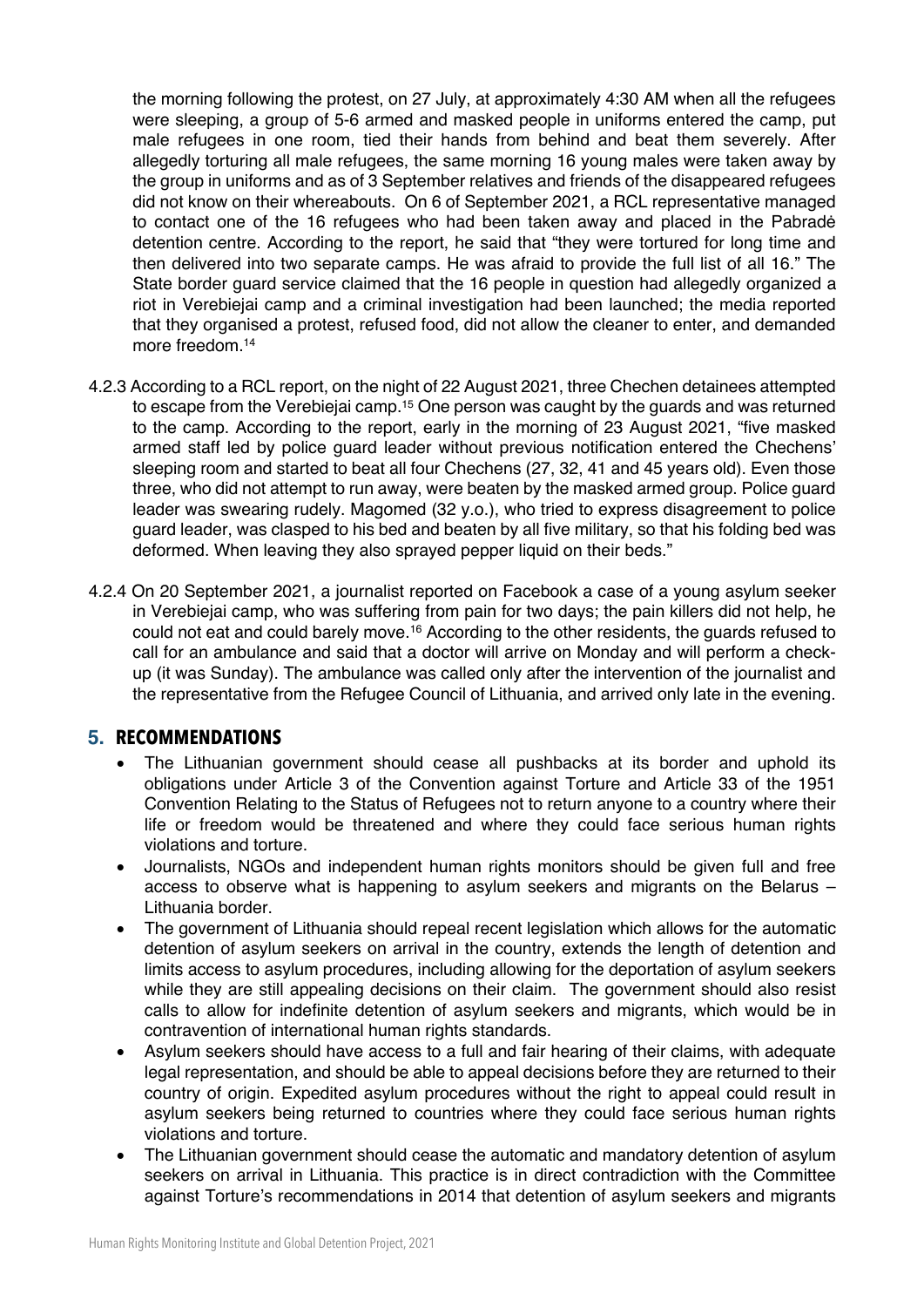should be "**a measure of last resort for as short a period as possible,"** as well as recommendations by UNHCR that the **"detention of asylum seekers should not be used by default or mandatorily for all arrivals, but rather remain the exception,"17** and the Special Rapporteur on Torture who has asserted that the **"systematic and open-ended detention of people simply because they are migrants … can even amount to torture, especially when it is intentionally used to deter, intimidate, or punish migrants or their families**."18

- The government should cease the detention of asylum seeker and migrant children and their families, and release children being held in detention, in line with the judgement of the Committee on the Rights of the Child and the Committee on Migrant Workers that the **migration-related detention of children is inherently a violation of children's' human rights and thus must be abolished.**<sup>19</sup>
- The government should cease the forced, lengthy quarantine of asylum seekers as a COVID-19 mitigation measure, taking into account the conclusion of the Subcommittee for the Prevention of Torture affirming that "**places of quarantine are places of 'detention' for the purposes of the [Optional Protocol to the UN Convention against Torture].**"20
- Safe and adequate temporary accommodation should be provided to asylum seekers crossing the Belarus border into Lithuania, with appropriate and separate accommodation for children and families. Asylum seekers should be provided with safe and adequate shelter, sleeping arrangements, food, and health care on arrival. NGOs should be given full and free access to provide assistance to new arrivals where needed.
- An immediate investigation should be carried out into the events at Verebiejai temporary camp on 27 July, when male asylum seeker residents were allegedly rounded up, restrained, beaten, and tortured by a group of armed people in uniform and 16 males were taken from the camp; the beating of a group of Chechen refugees at Verebiejai camp on 23 August by masked, armed staff; and other accounts of beating, harrasment, ill-treatment and denial of medical care provided in this submission. Those people responsible for these actions should be held to account through a transparent and fair investigative process. The chain of command behind these egregious actions should also be fully investigated and necessary action taken to bring those responsible to account.
- Fully implement all the CAT recommendations from the 3<sup>rd</sup> periodic review in 2014 relating to the detention of asylum seekers and migrants and specifically provide an update on the renovations of the Foreigners Registration Centre in Pabrade.
- As per the 2014 recommendations of the Committee, Lithuania has ratified the Convention on the Rights of Persons with Disabilities and the International Convention for the Protection of All Persons from Enforced Disappearance. However, it has yet to implement the Committee's recommendaiton to ratify the Convention on the Human Rights of Migrant Workers and Their Families. We urge Lithuania to adopt this important treaty. Additionally, we urge Lithuania to adopt the Optional Protocols to the Convention on the Rights of the Child and the International Covenant on Economic Social and Cultural Rights relating to individual complaints procedures.

#### **ENDNOTES**

<sup>1</sup> Reuters, "EU executive summons Polish, Lithuanian, Latvian envoys over migration," 14 October 2021,

https://www.reuters.com/world/europe/eu-executive-summons-polish-lithuanian-latvian-envoys-over-migration-2021-10-14/.

<sup>2</sup> European Council on Refugees and Exiles, "Lithuania: Moves to Legalise Indefinite Detention, Fairness of Asylum System Called into Question, Politicians and NGOs React to Events at Belarus Border," 17 September 2021, https://ecre.org/lithuania-moves-to-legaliseindefinite-detention-fairness-of-asylum-system-called-into-question-politicians-and-ngos-react-to-events-at-the-belarus-border/

<sup>3</sup> Global Detention Project, COVID-19 Platform : Lithuania, https://www.globaldetentionproject.org/countries/europe/lithuania#covid-19 updates